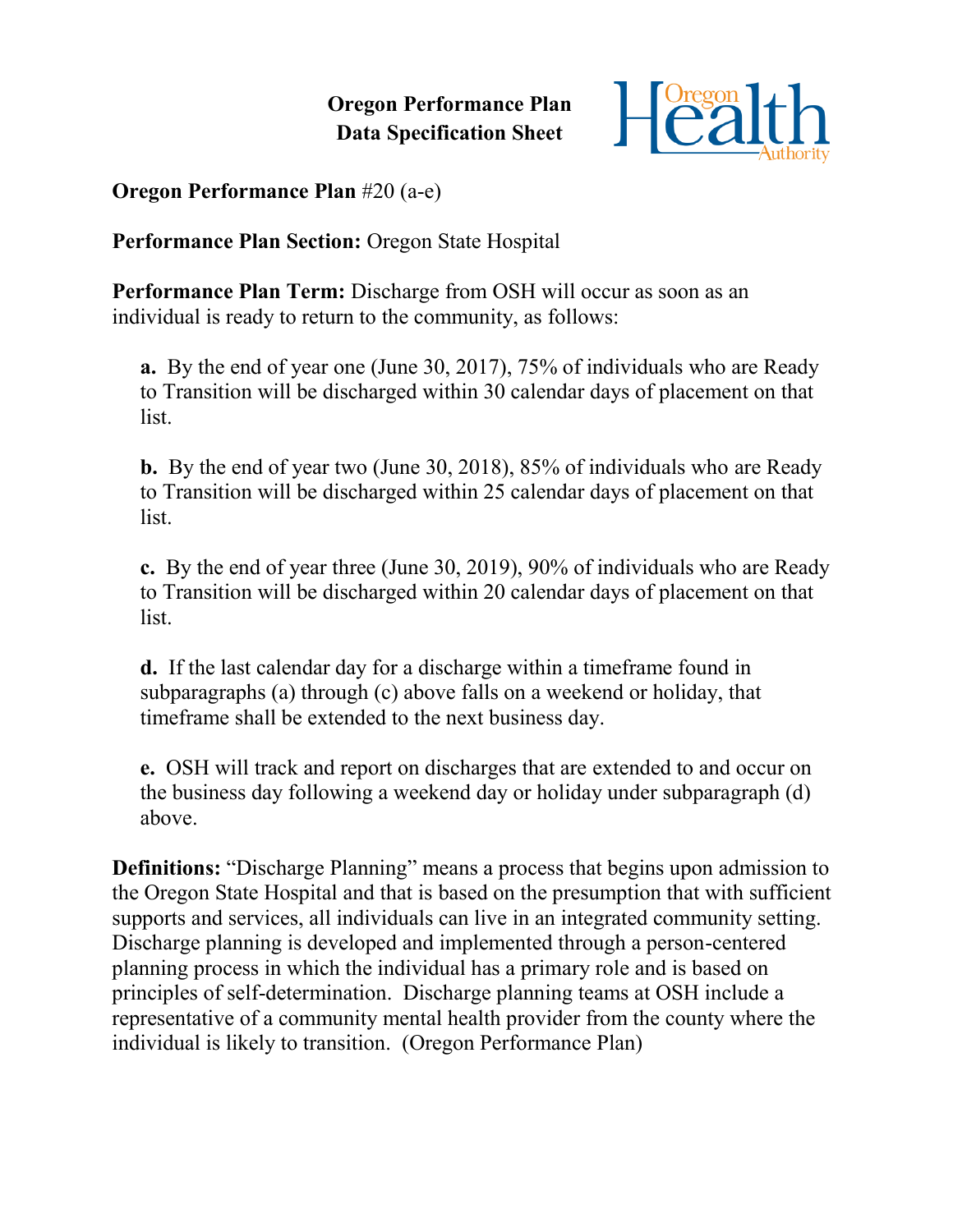- "Civil Patient" is defined as any OSH patient under the following legal status at time of discharge:
	- o Civil Commitment (ORS 426.130); or
	- o Civil Commitment-Revocation of Trial Visit (ORS 426.275)

**Data Source:** OSH Electronic Health Record (Avatar)

## **Description of Data:**

- **Metrics**
	- o Number of Individuals discharged w/in 30/25/20 days of RTT.
	- o Number of Individuals discharged w/in the quarter. (Assumption: they were on the RTT list.)
	- o Percent of Individuals discharged w/in 30/25/20 days of placement on the RTT list.
	- o Number of occurrences where discharges were extended to and occur on the business day following a weekend day or holiday.
- **Numerator:** Number of patients on a civil commitment included in the denominator who had been identified as Ready to Transition for 30/25/20 days or less - including patients whose 30/25/20 day deadline fell on a weekend/holiday AND who were discharged on the following business day.
- **Denominator:** Number of patients on a civil commitment discharged who were identified as Ready to Transition at the time of discharge.
- **Other / Description of Data Points:**
	- o Counts are for a rolling one-year period.
	- o The percentage: numerator divided by the denominator.
	- o Identify the number of patients on a civil commitment whose 30/25/20 day deadline fell on a weekend/holiday AND who were discharged on the following business day.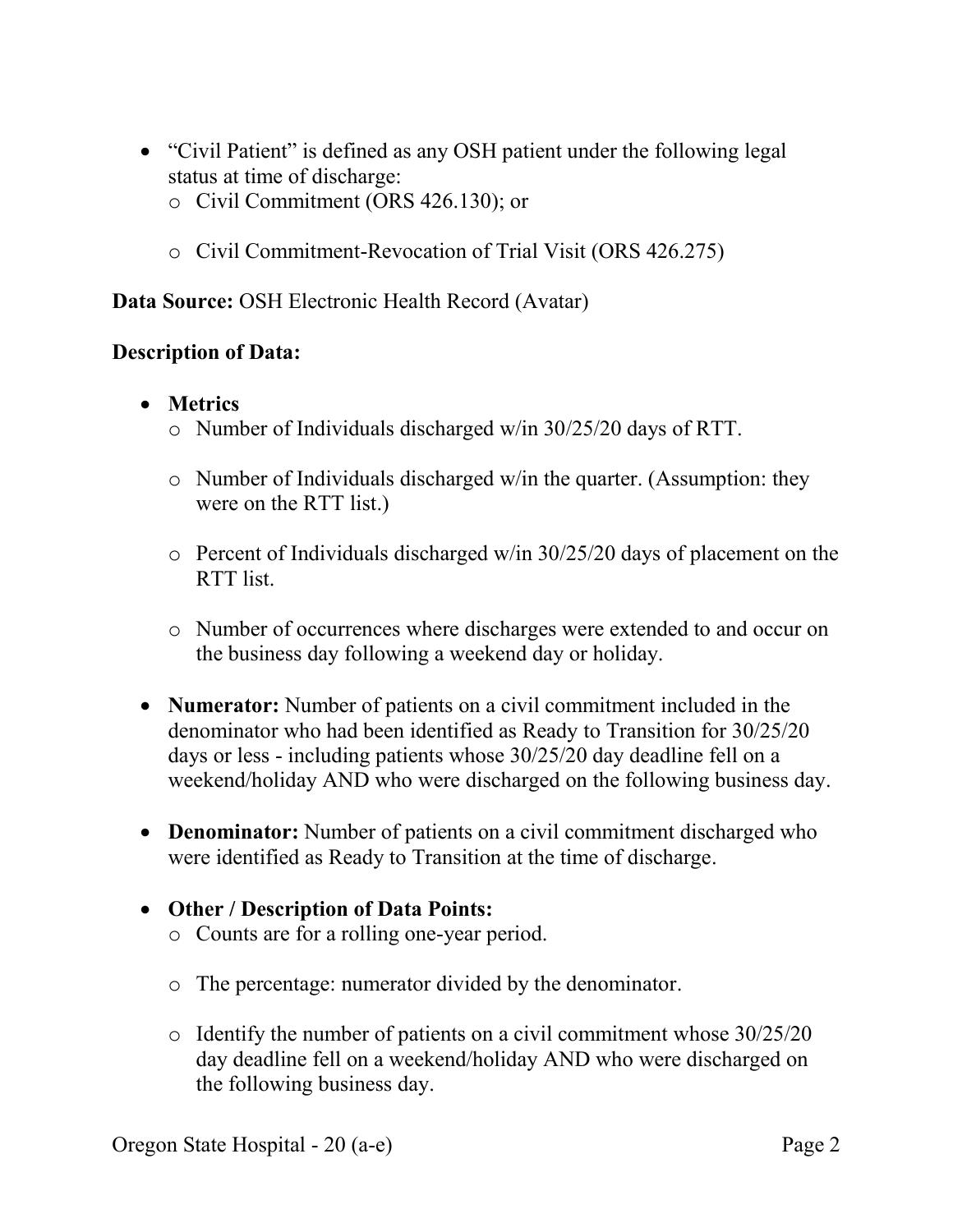**Data issues/caveats that affect performance outcomes:** In order to provide the most accurate RTT data possible, a new tracking system was developed and implemented as part of the OSH Electronic Health Record (Avatar) on July 1, 2016. The previous tracking system had known limitations and did not always capture every patient who was deemed RTT prior to discharge. For example, if a patient was deemed RTT on a Tuesday and was discharged 2 days later on Thursday, it would not show up on the RTT list that was manually prepared on Friday. The prior tracking system therefore, undercounted discharges occurring soon after a patient was deemed RTT.

The old system was used to produce the 2015 baseline data below, but the new system will be used for all future data submissions.

While other data elements related to the Oregon Performance Plan will be based on a rolling 12-month time period and include data prior to the plan being signed, data for this measure (outside of the baseline data below) will start in the first quarter of data submissions (2016 Calendar Year Q3) and build until we are able to provide a rolling 12-month dataset. The data provided for this metric will only have a 3-month data lag rather than the standard 6-month data lag.

| Item #20 (a-c) |           |            |            |            |                 |                                      |           |  |
|----------------|-----------|------------|------------|------------|-----------------|--------------------------------------|-----------|--|
|                | On RTT    | On         | On)        | ( )n       |                 |                                      |           |  |
|                | at        | <b>RTT</b> | <b>RTT</b> | <b>RTT</b> |                 | Percentage   Percentage   Percentage |           |  |
| Year           | Discharge | $\leq$ =30 | $\leq$ -25 | $\leq=20$  | $\leq$ =30      | $\leq=25$                            | $\leq=20$ |  |
| 2015           | 209       | 108        |            |            | 51 <sup>7</sup> |                                      |           |  |

**Baseline:** Calendar Year 2015

| Item #20 $(e)$ |                   |        |        |  |  |  |  |  |  |
|----------------|-------------------|--------|--------|--|--|--|--|--|--|
|                | Holiday / Weekend |        |        |  |  |  |  |  |  |
| Year           | 30 Day            | 25 Day | 20 Day |  |  |  |  |  |  |
| 2015           |                   |        |        |  |  |  |  |  |  |

*Note: The number of patients referenced in the table for Item #20 (e) who were granted inclusion in each timeframe category due to their 30/25/20 day deadline falling on a weekend/holiday AND who were discharged on the following business day have already been included in the data listed for Item #20(a-c).*